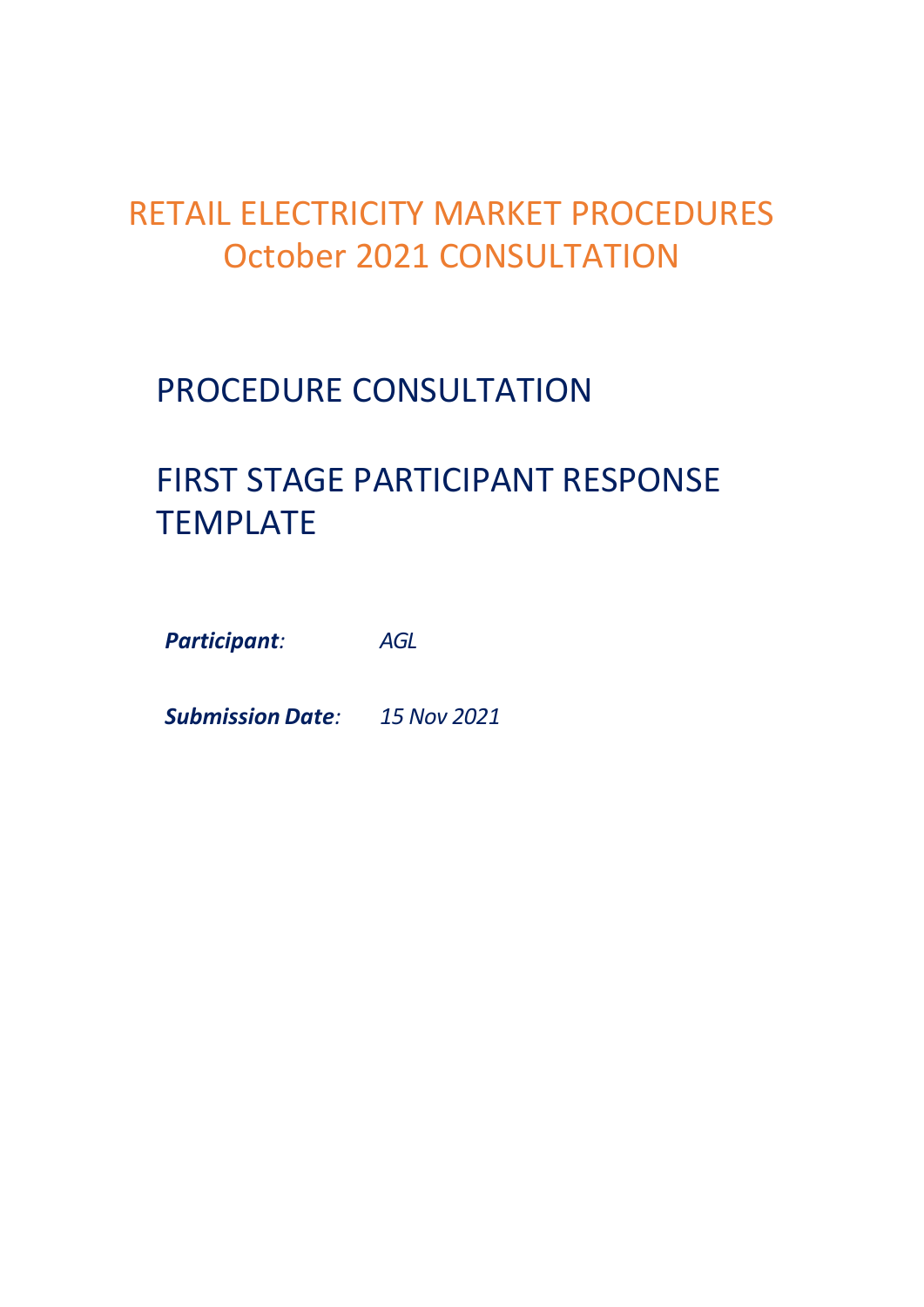#### Table of Contents

| 1. | $Context. \color{blue}{ \color{blue}{5.5.5} \hspace*{1.25.5ex} \textbf{Context.} \color{blue}{ \color{blue}{1.5.5} \hspace*{1.25.5ex} \textbf{Context.} \color{blue}{ \color{blue}{1.5.5} \hspace*{1.25.5ex} \textbf{Context.} \color{blue}{ \color{blue}{1.5.5} \hspace*{1.25.5ex} \textbf{Context.} \color{blue}{ \color{blue}{1.5.5} \hspace*{1.25.5ex} \textbf{Context.} \color{blue}{ \color{blue}{1.5.5} \hspace*{1.25.5ex} \textbf$ |
|----|--------------------------------------------------------------------------------------------------------------------------------------------------------------------------------------------------------------------------------------------------------------------------------------------------------------------------------------------------------------------------------------------------------------------------------------------|
| 2. |                                                                                                                                                                                                                                                                                                                                                                                                                                            |
| 3. |                                                                                                                                                                                                                                                                                                                                                                                                                                            |
| 4. |                                                                                                                                                                                                                                                                                                                                                                                                                                            |
| 5. |                                                                                                                                                                                                                                                                                                                                                                                                                                            |
| 6. |                                                                                                                                                                                                                                                                                                                                                                                                                                            |
| 7. | Metrology Procedure: Part A - National Electricity Market (Metrology Procedure: Part A)                                                                                                                                                                                                                                                                                                                                                    |
| 8. |                                                                                                                                                                                                                                                                                                                                                                                                                                            |
| 9. | MSATS Procedures: Consumer Administration and Transfer Solution (CATS) Procedure Principles and                                                                                                                                                                                                                                                                                                                                            |
|    | 10. MSATS Procedures: Procedure for the Management of Wholesale, Interconnector, Generator and                                                                                                                                                                                                                                                                                                                                             |
|    | 11. Metrology Procedure: Part B - National Electricity Market (Metrology Procedure: Part B)13                                                                                                                                                                                                                                                                                                                                              |
|    |                                                                                                                                                                                                                                                                                                                                                                                                                                            |
|    |                                                                                                                                                                                                                                                                                                                                                                                                                                            |
|    | 14. Retail Electricity Market Procedures - Glossary and Framework (Glossary/Framework) 16                                                                                                                                                                                                                                                                                                                                                  |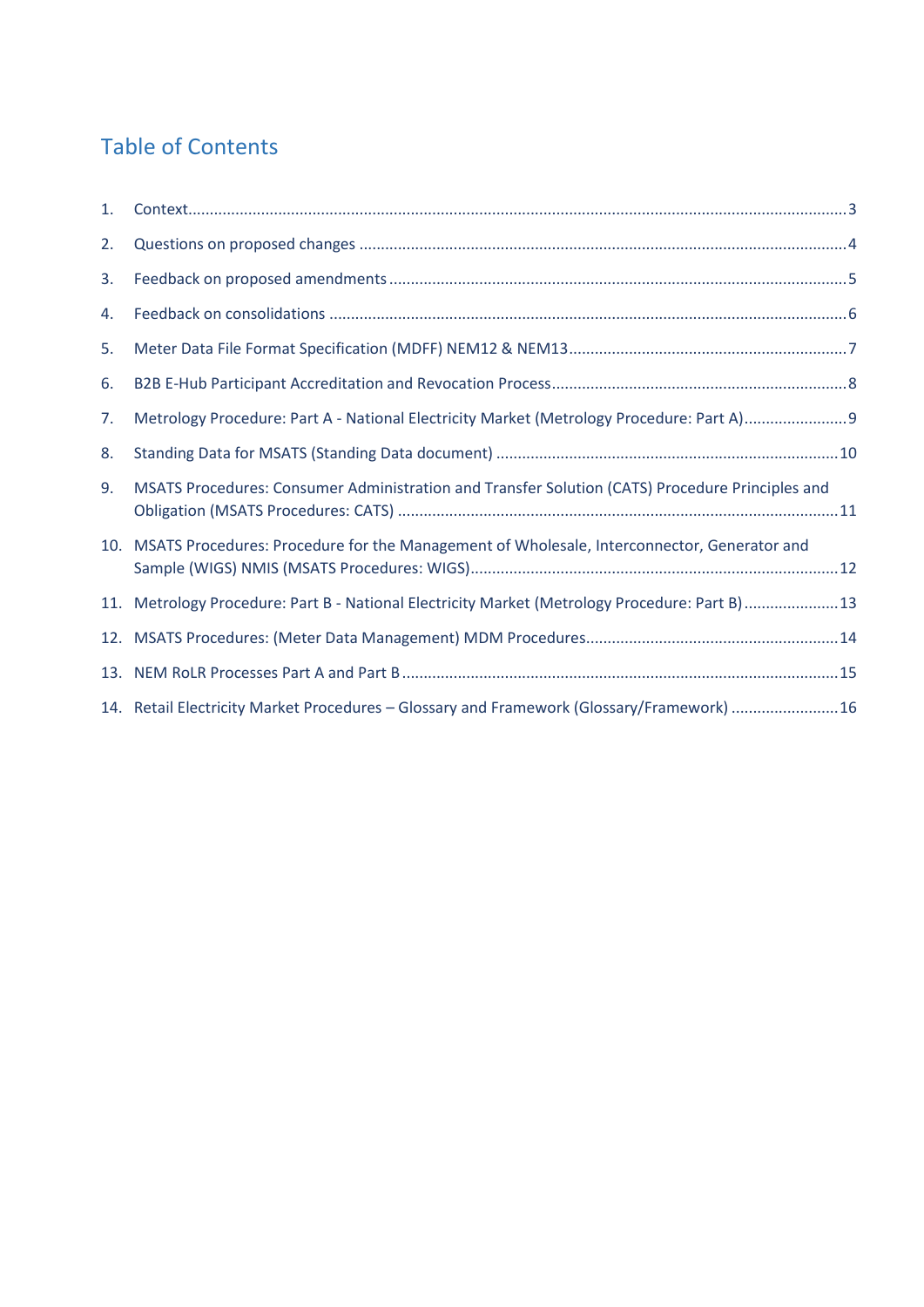#### **1. Context**

This template is to assist stakeholders in giving feedback about the changes detailed in the initial draft procedures associated with the Retail Electricity Market Procedures October 2021 consultation.

<span id="page-2-1"></span><span id="page-2-0"></span>The changes being proposed are because of NER rule changes which have occurred requiring changes to AEMO's Retail Electricity Market Procedures and the following proposed changes by proponents and AEMO to implement recommended process improvements.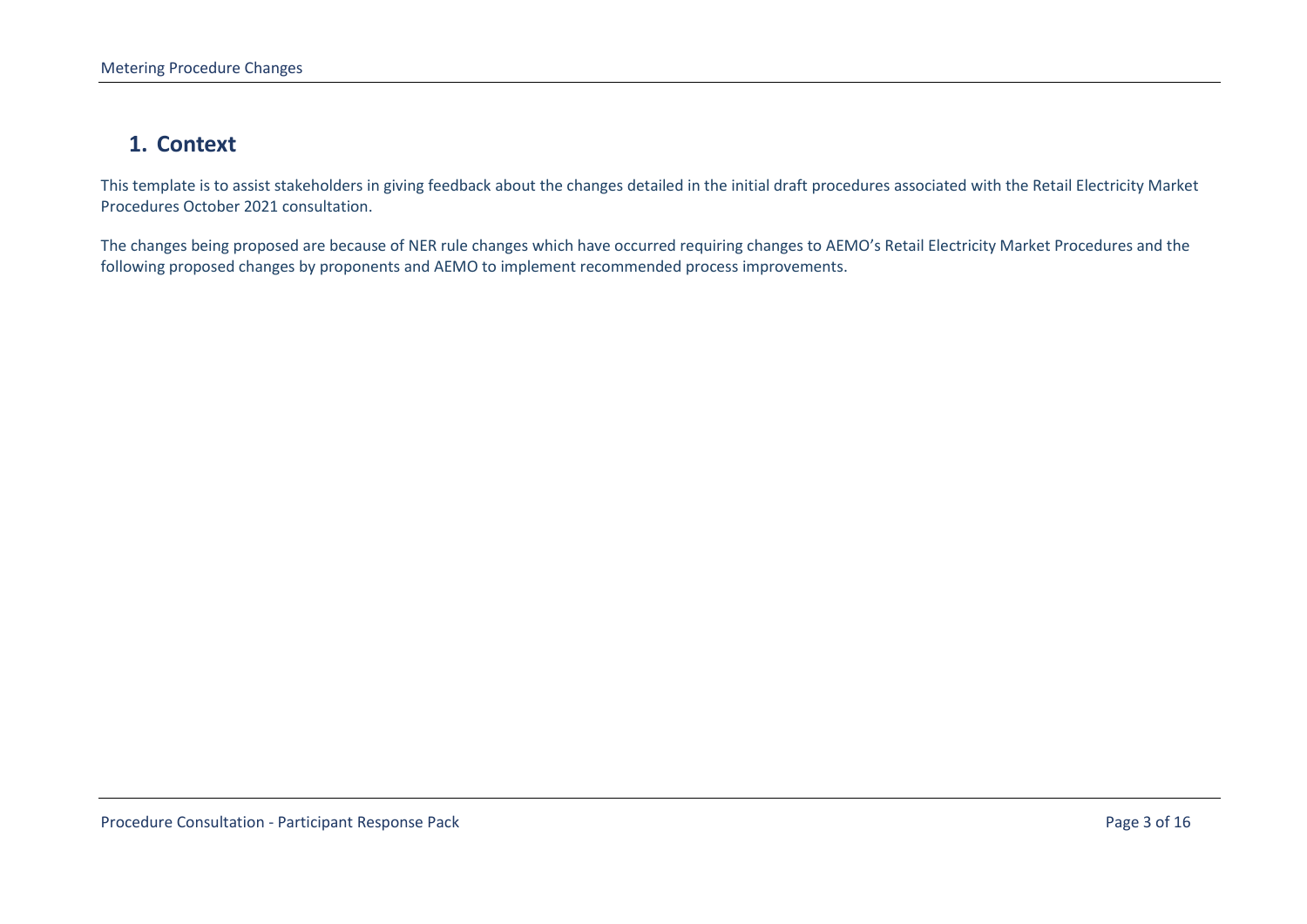### **2. Questions on proposed changes**

| <b>Heading</b>                                                                                                                                                                                                                                                                                                                                                                                                                                                                                                                                                                             | <b>Participant Comments</b>                                                                                                                                                                |
|--------------------------------------------------------------------------------------------------------------------------------------------------------------------------------------------------------------------------------------------------------------------------------------------------------------------------------------------------------------------------------------------------------------------------------------------------------------------------------------------------------------------------------------------------------------------------------------------|--------------------------------------------------------------------------------------------------------------------------------------------------------------------------------------------|
| Does your organisation support the proposals contained in the Issues<br>Paper? If not, please specify areas in which your organisation disputes<br>AEMO's assessment (include ICF reference number) of the proposal and<br>include information that supports your rationale why you do not support<br>AEMO's assessment.                                                                                                                                                                                                                                                                   | In general AGL supports the proposed changes, although AGL has specific<br>issues with certain outcomes/changes (Metrology A and NMI Classification),<br>which have specific comments.     |
| Are there better options to accommodate the change proposals that<br>better achieve the required objectives? What are the pros and cons of<br>these options? How would they be implemented?                                                                                                                                                                                                                                                                                                                                                                                                | In general, the proposed outcomes should be appropriate - noting the items<br>which AGL has issues with and which have associated proposals.                                               |
| What are the main challenges in adopting these proposed changes? How<br>should these challenges be addressed?                                                                                                                                                                                                                                                                                                                                                                                                                                                                              | As with the majority of procedural changes, the outcome will require<br>business and system process changes.                                                                               |
| Do you have any further questions or comments in relation to the<br>proposals described above?                                                                                                                                                                                                                                                                                                                                                                                                                                                                                             | No.                                                                                                                                                                                        |
| Does your organisation have any feedback / suggestions that closely<br>relates to the scope or impacts this consultation, but the nature of the<br>feedback / suggestion warrant further investigations / discussion? If so,<br>please include your feedback / suggestions. Please note that this feedback<br>will be reviewed by AEMO at a later date, therefore will not be used for<br>this consultation. AEMO will complete a preliminary assessment of the<br>feedback assess the feedback and it may then form part of another<br>consultation or the annual prioritisation process. | Yes.<br>See comments below, in particular the issue of the NMI classification<br>changes, which would see sites with a small load and very large export be<br>classified as a 'small' NMI. |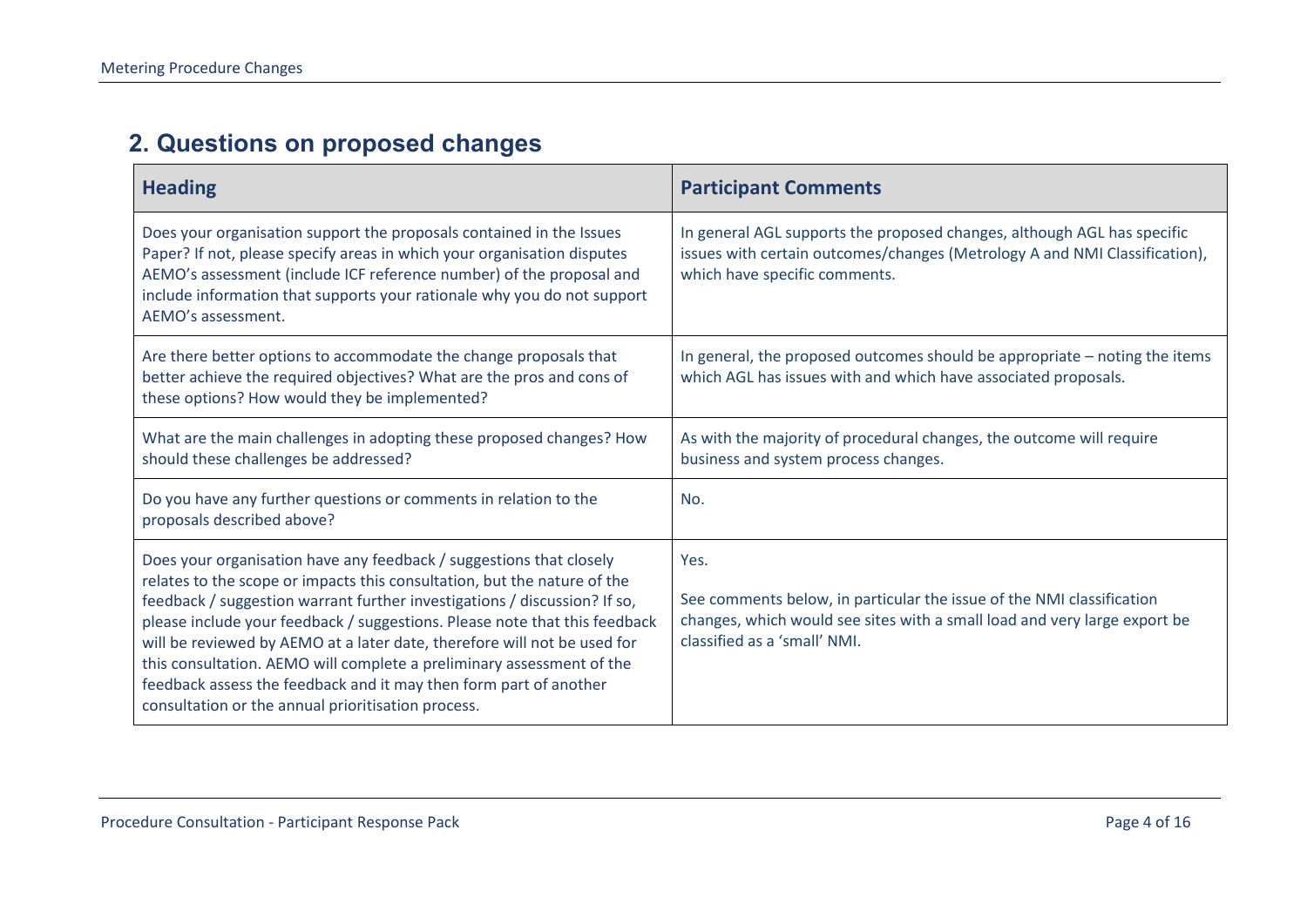### **3. Feedback on proposed amendments**

<span id="page-4-1"></span><span id="page-4-0"></span>

| <b>Document</b>                                                                                                                                                                | <b>Participant Comments</b>                                                                                                                                                                                                                                                                                                                                                                                                                                                                                                                                                                                                                                                          |
|--------------------------------------------------------------------------------------------------------------------------------------------------------------------------------|--------------------------------------------------------------------------------------------------------------------------------------------------------------------------------------------------------------------------------------------------------------------------------------------------------------------------------------------------------------------------------------------------------------------------------------------------------------------------------------------------------------------------------------------------------------------------------------------------------------------------------------------------------------------------------------|
| B2B E-Hub Participant Accreditation and Revocation Process (CIP_045 B2B E-<br>Hub Participant Accreditation Procedure Clarification)                                           | AGL seeks more feedback on the regulatory requirements / obligations for<br>third party B2B participants and suggest that B2B access only be provided<br>to Registered Participants. See comments below.                                                                                                                                                                                                                                                                                                                                                                                                                                                                             |
| Consumer Administration and Transfer Solution (CATS) Procedure Principles<br>and Obligation (MSATS Procedures: CATS) (CIP_050 NREG and GENERATR<br><b>NMI Classifications)</b> | As advised, AGL believes that there is a gap in the NMI classifications that<br>leave sites with large volume output (eg Solar farms) but small<br>consumption, with the option to classify the NMI as small. AGL does not<br>consider this an appropriate outcome.<br>The classifications are predominantly based on consumption, not through<br>put. AGL submitted a further adjusted proposed amendment to the NREG<br>definition to capture these sites (see S10). AEMO did not agree with the<br>original proposed amendment and indicated that they would review the<br>issue and provide advice.<br>AGL would prefer to see this issue resolved as part of this consultation. |
| Meter Data File Format Specification (MDFF) NEM12 & NEM13 (CIP_042<br>Reason Code)                                                                                             | AGL supports this change                                                                                                                                                                                                                                                                                                                                                                                                                                                                                                                                                                                                                                                             |
| Metrology Part A (CIP_046 Clarification of Clause 12.5, CIP_048 Reference to<br>AS60044)                                                                                       | AGL supports this change                                                                                                                                                                                                                                                                                                                                                                                                                                                                                                                                                                                                                                                             |
| Standing Data for MSATS (Standing Data document) (CIP_049 Controlled<br>Load Enumerations, CIP_053 GPS Coordinates Minimum Standard)                                           | AGL supports this change                                                                                                                                                                                                                                                                                                                                                                                                                                                                                                                                                                                                                                                             |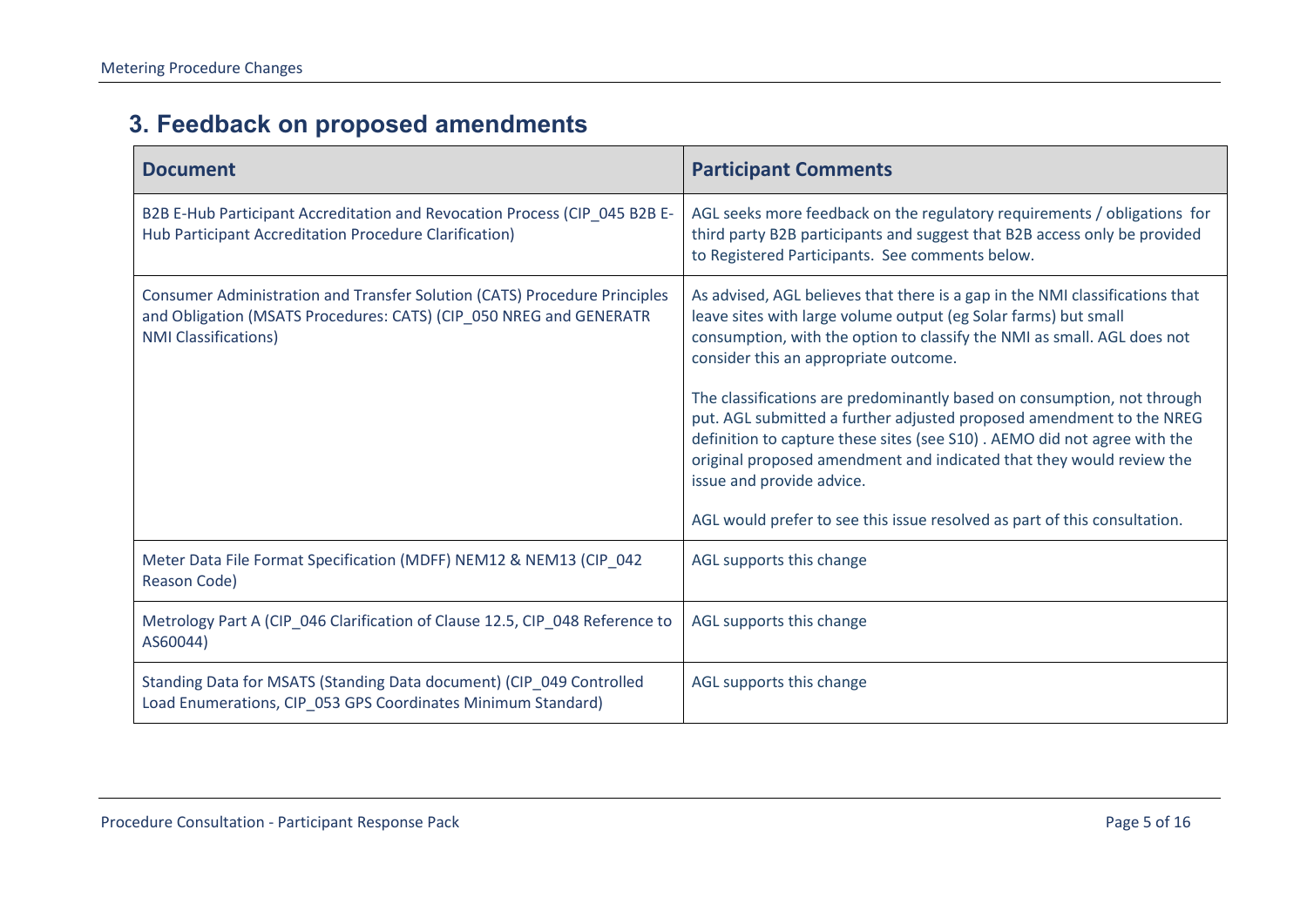#### **4. Feedback on consolidations**

<span id="page-5-0"></span>

| <b>Document</b>                                                                           | <b>Clause   Participant Comments</b>                                  |
|-------------------------------------------------------------------------------------------|-----------------------------------------------------------------------|
| <b>CATS</b>                                                                               | AGL supports this change                                              |
| <b>WIGS</b>                                                                               | AGL supports this change                                              |
| <b>Metrology Part A</b>                                                                   | See comments below $-$ V7.2 was not included in the<br>consolidation. |
| <b>Metrology Part B</b>                                                                   | AGL supports this change                                              |
| <b>MSATS Procedures: MDM Procedures</b>                                                   | AGL supports this change                                              |
| NEM RoLR Processes Part A and Part B                                                      | AGL supports this change                                              |
| Retail Electricity Market Procedures - Glossary and Framework (Glossary and<br>Framework) | AGL supports this change                                              |
| <b>Standing Data document</b>                                                             | AGL supports this change                                              |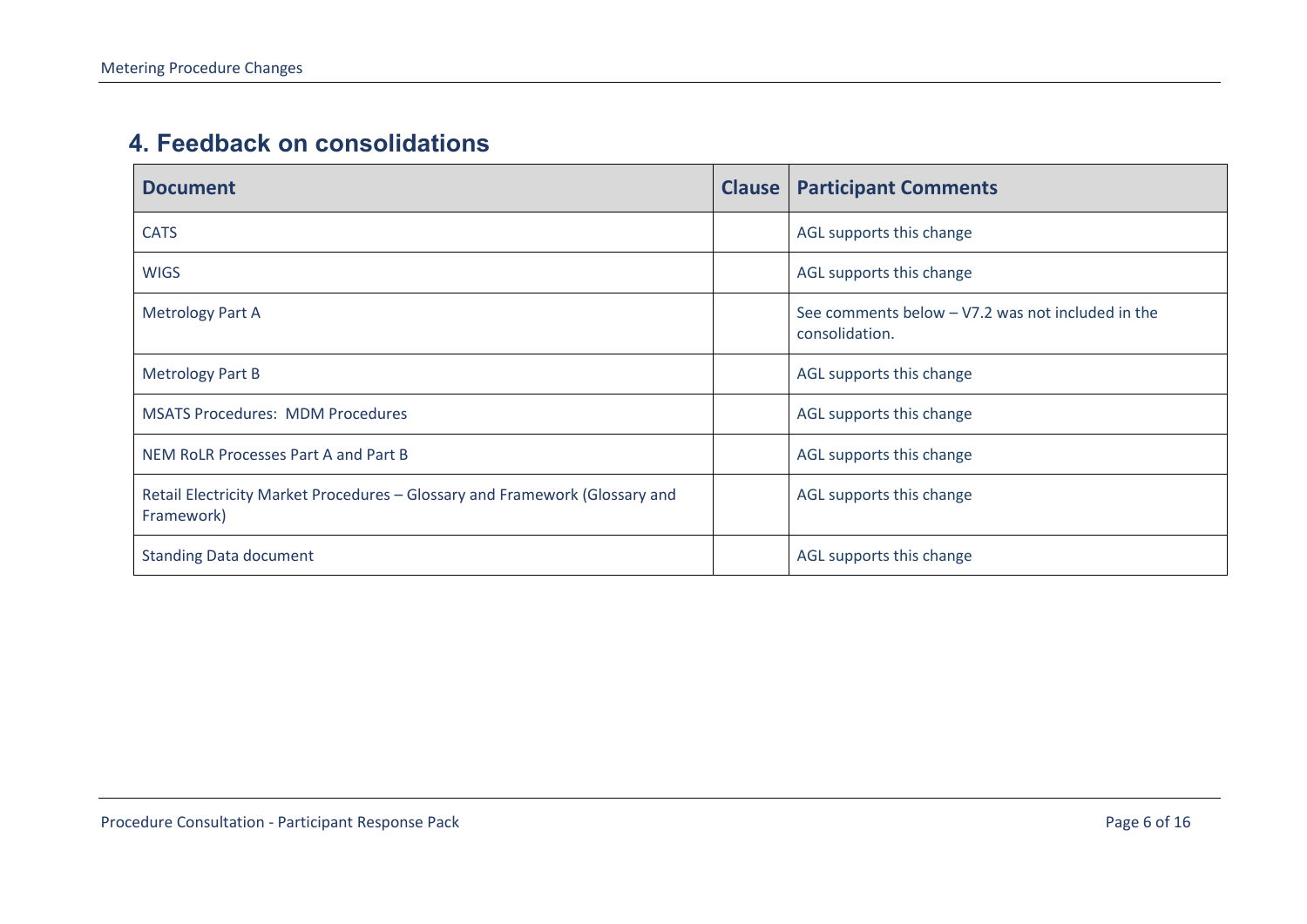#### **5. MDFF NEM12 & NEM13**

<span id="page-6-0"></span>

| <b>Section</b> | <b>Description</b> | <b>Participant Comments</b> |
|----------------|--------------------|-----------------------------|
| Appendix E     |                    | AGL supports the change     |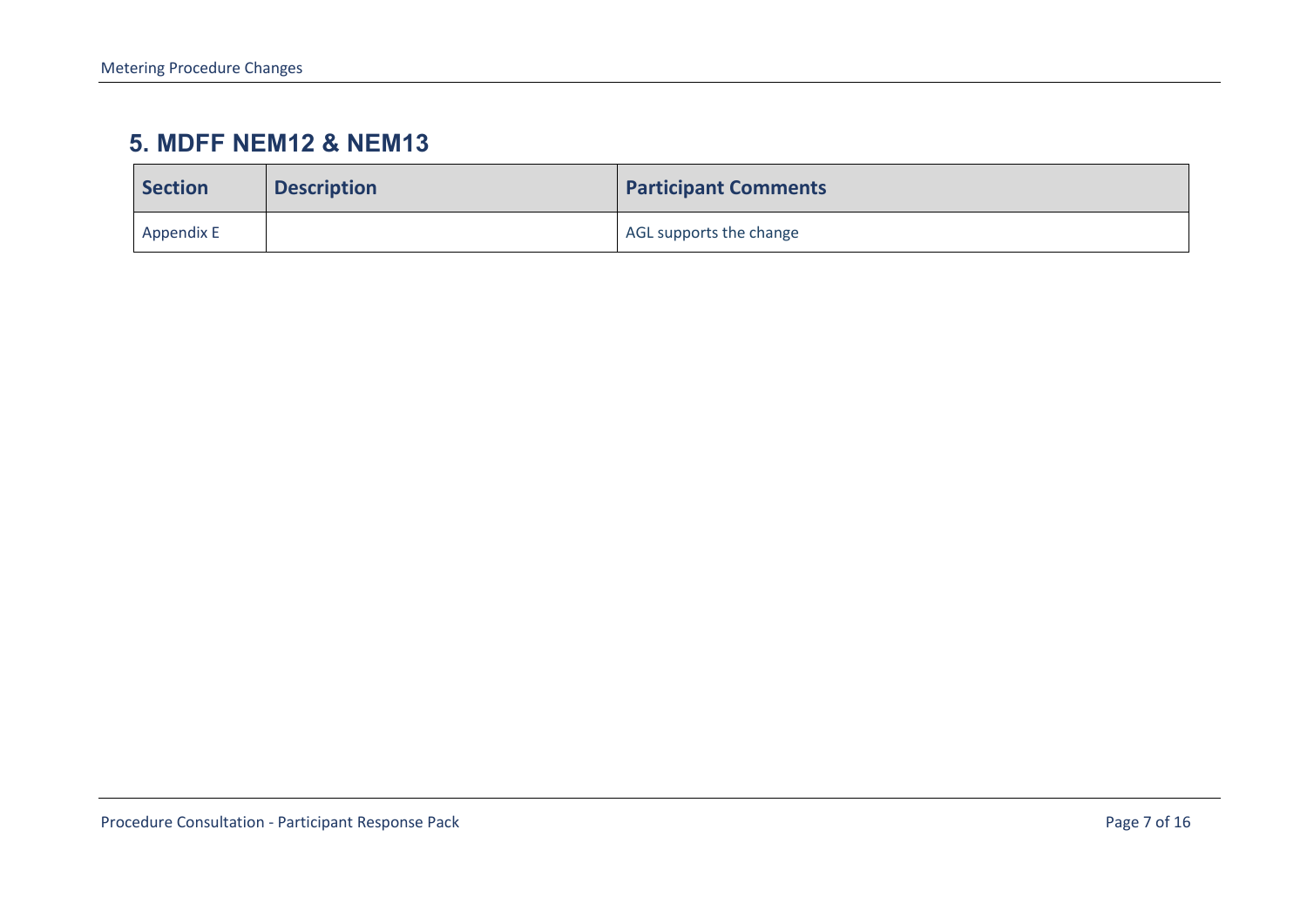### **6. B2B E-Hub Participant Accreditation and Revocation Process**

<span id="page-7-0"></span>

| <b>Section</b> | <b>Description</b>            | <b>Participant Comments</b>                                                                                                                                                                                                                                                                                                                                                                                                                                                                                                                                                                                                                                                                                                                       |
|----------------|-------------------------------|---------------------------------------------------------------------------------------------------------------------------------------------------------------------------------------------------------------------------------------------------------------------------------------------------------------------------------------------------------------------------------------------------------------------------------------------------------------------------------------------------------------------------------------------------------------------------------------------------------------------------------------------------------------------------------------------------------------------------------------------------|
| 2.1.1 / 2.5    | <b>Regulatory Obligations</b> | Obligations to follow B2B procedures and protocols arise from being registered in the<br>market. If a party is not a registered participant (as considered by 2.5(b)) what<br>regulatory requirements are placed on them when they access Market Net or exchange<br>B2B transactions with other Registered Participants, to ensure they adhere to industry<br>practice and standards and do not disrupt participant B2B processes ?<br>The additional category added to Appendix B is DRSP, which is a Registered Participant.<br>Suggest delete the statement regarding not being registered:<br>b. Third Party B2B Participants, who are not Registered Participants must complete the<br>checklist and associated documentation in Appendix C. |
| Appendix C     | <b>Regulatory Obligations</b> | Suggest that Appendix C could then be deleted as this would form part of the registration<br>process.                                                                                                                                                                                                                                                                                                                                                                                                                                                                                                                                                                                                                                             |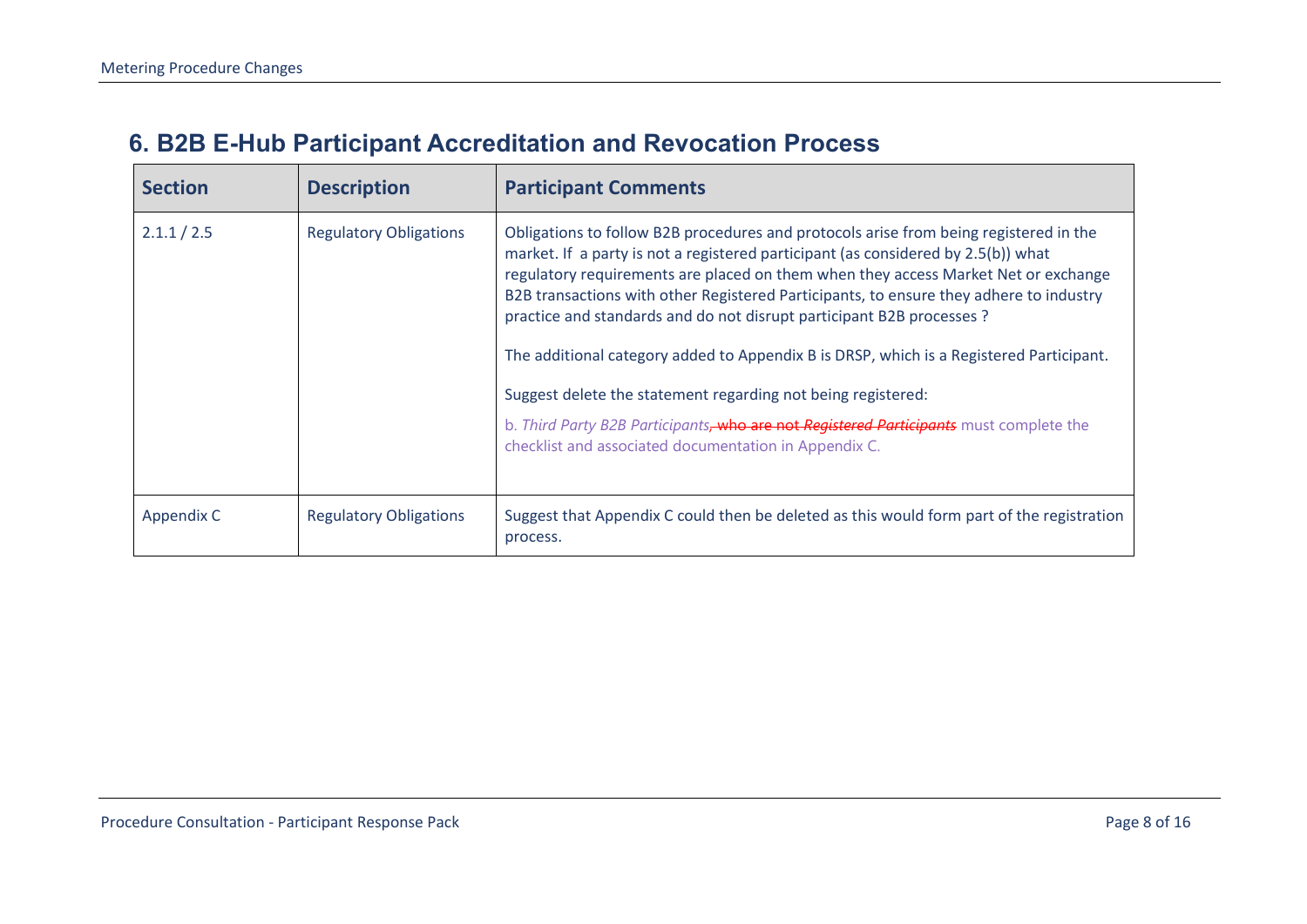### **7. Metrology Procedure: Part A - National Electricity Market (Metrology Procedure: Part A)**

<span id="page-8-0"></span>

| <b>Section</b> | <b>Description</b>                                                                                           | <b>Participant Comments</b>                                                                                                                                                                                                                                                                                                                                                                                                                                                                                                                                                                                                                                                                                                                                                                                                                                                                                                                                                                                                                                                                                                                                                                                                                                                                                                                                                                                                                                                                                                                                                                                             |
|----------------|--------------------------------------------------------------------------------------------------------------|-------------------------------------------------------------------------------------------------------------------------------------------------------------------------------------------------------------------------------------------------------------------------------------------------------------------------------------------------------------------------------------------------------------------------------------------------------------------------------------------------------------------------------------------------------------------------------------------------------------------------------------------------------------------------------------------------------------------------------------------------------------------------------------------------------------------------------------------------------------------------------------------------------------------------------------------------------------------------------------------------------------------------------------------------------------------------------------------------------------------------------------------------------------------------------------------------------------------------------------------------------------------------------------------------------------------------------------------------------------------------------------------------------------------------------------------------------------------------------------------------------------------------------------------------------------------------------------------------------------------------|
| 12.2           | V7.32 of Met Part A has been missed in the consolidation effort<br>and CL12.2 should look like the attached: | (i) For metering installations that do not have remote acquisition, and where an MC is not a TNSP, the<br>MC must use reasonable endeavours to ensure that each metering installation is read at least<br>every three months, and the Meter Reading frequency is agreed with the FRMP.<br>(k) When the MC is informed of a metering data collection issue, the MC must<br>within 15 business days, take the necessary steps to ensure the missing metering<br>data collected;<br>ensure that the metering installations' communications interface is maintained to<br>facilitate ongoing collection of metering data;<br>ensure that metering data is collected at a frequency that is within the energy data<br>storage capacity of that metering installation_such that the metering data collection<br>process prevents the loss of actual metering data; and<br>ensure that, irrespective of the energy storage capacity of the metering installation,<br>the metering installation reading frequency must not exceed three months since the<br>last actual read was undertaken. The MC must use reasonable endeavours to<br>identify if a metering installation malfunction exists within 7 days from when an<br>MDP informs them that remote acquisition is not available.<br>For metering installations that have remote acquisition, the MC must use<br>reasonable endeavours to collect metering data at a frequency that prevents the<br>ass of actual metering data but at a frequency of no more than 14 days since the<br>last actual metering data was collected when remote acquisition is not available |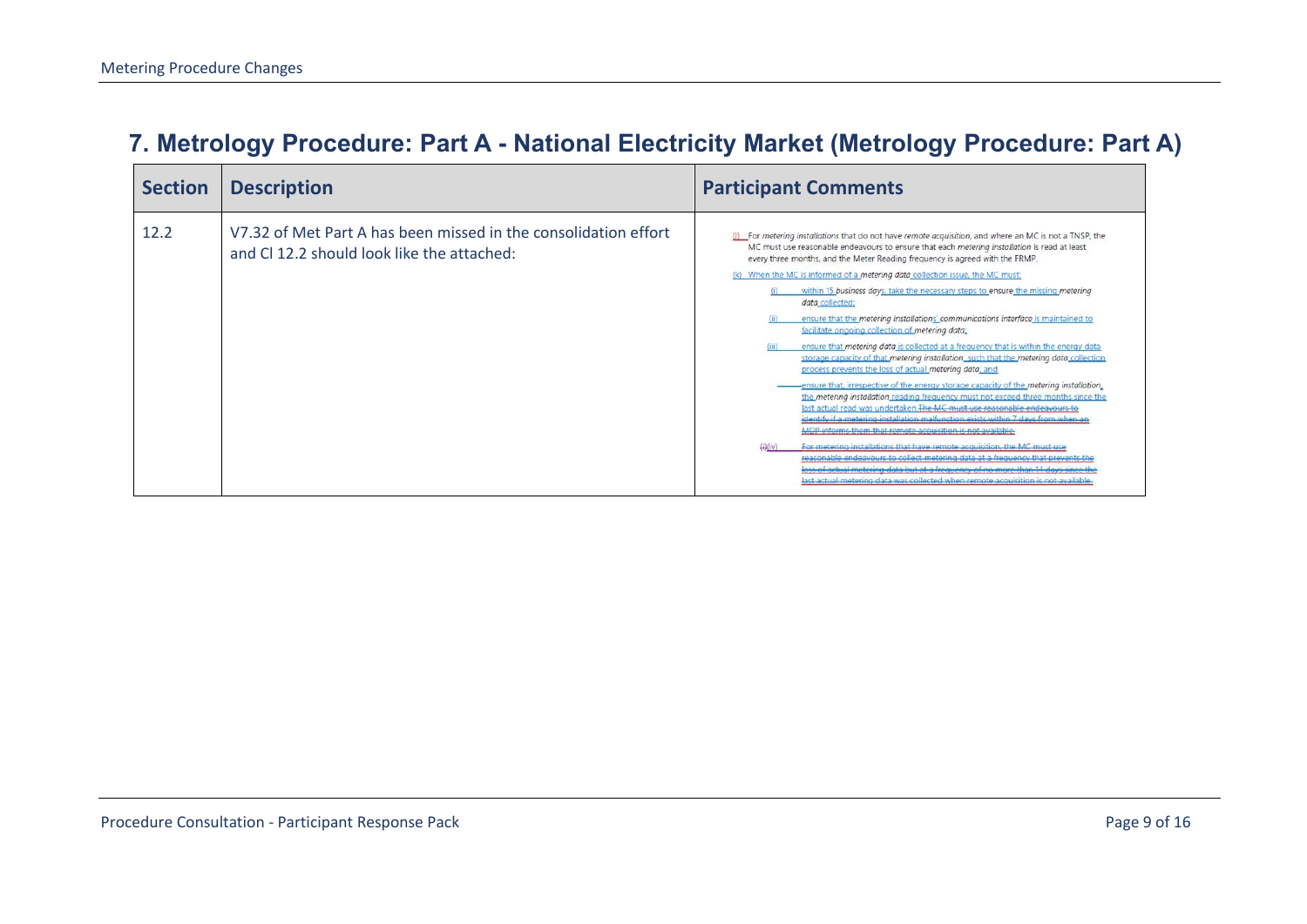## **8. Standing Data document**

<span id="page-9-0"></span>

|     | Section   Description | <b>Participant Comments</b> |
|-----|-----------------------|-----------------------------|
| all |                       | AGL supports the changes.   |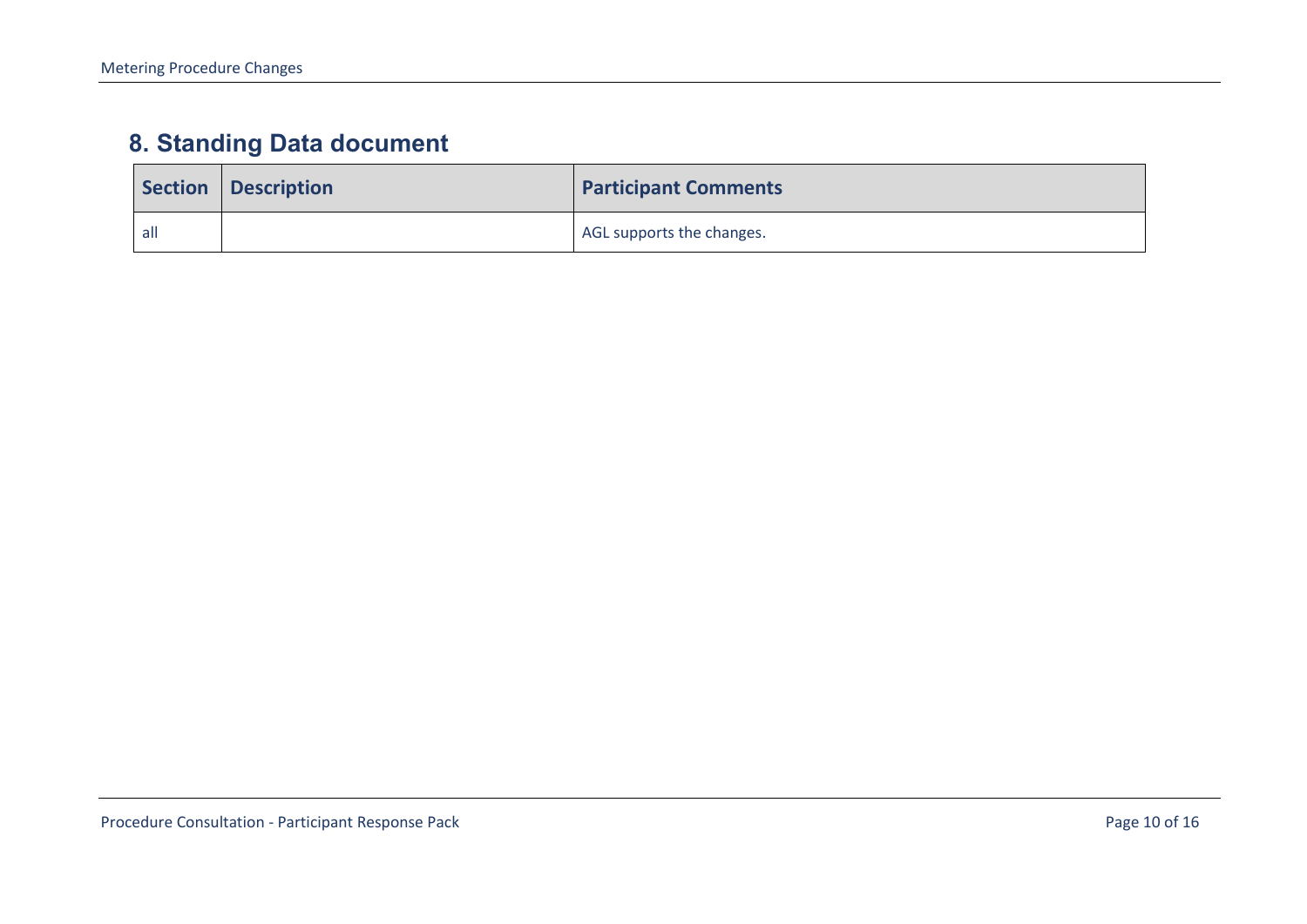#### **9. MSATS Procedures: MSATS Procedures: CATS**

<span id="page-10-0"></span>

| <b>Section</b> | <b>Description</b>                                                                         | <b>Participant Comments</b>                                                                                                             |
|----------------|--------------------------------------------------------------------------------------------|-----------------------------------------------------------------------------------------------------------------------------------------|
|                | AGL has issues with the current requirements<br>for connection points which have small     | Proposed further amendment to NREG                                                                                                      |
|                | customer loads but large exports (eg site with<br>small consumption but large solar arrays | <b>NREG</b>                                                                                                                             |
|                | exporting energy).<br>The proposed change leaves sites like this                           | Connection point associated with a stand-alone non-registered embedded<br><i>generator</i> at which:                                    |
|                | potentially registering as 'small', which is<br>inappropriate.                             | the embedded generating unit is classified by a Market Small Generation<br>Aggregator as a market generating unit; or                   |
|                |                                                                                            | the embedded generating unit is owned, operated and controlled by a<br>person who meets the requirements of NER 5.3.1A(c)(2) or (3); or |
|                |                                                                                            | the non-registered embedded generator, defined in NER 5A.A.1, meets<br>the requirements of NER 5A.A.2; or                               |
|                |                                                                                            | the output of the embedded generating unit substantially exceeds the<br>load at that connection point.                                  |
|                |                                                                                            | the output of the embedded generating unit is consumed by a market<br>at the same connection point.                                     |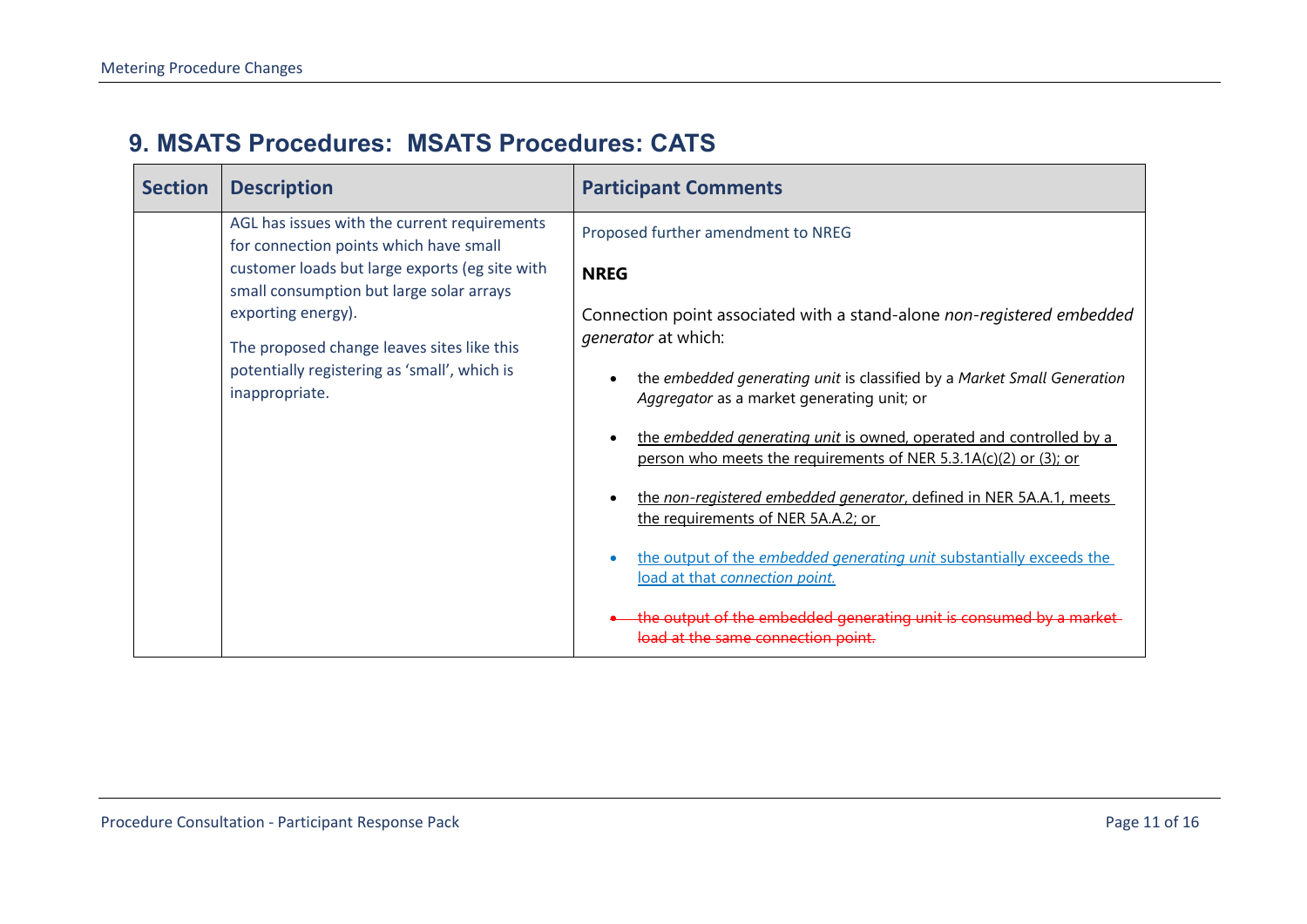#### **10. MSATS Procedures: Procedure for the Management of Wholesale, Interconnector, Generator and Sample (WIGS) NMIS (MSATS Procedures: WIGS)**

<span id="page-11-0"></span>

| <b>Section</b> | <b>Description</b>                                                                         | <b>Participant Comments</b>                                                                                                             |
|----------------|--------------------------------------------------------------------------------------------|-----------------------------------------------------------------------------------------------------------------------------------------|
|                | AGL has issues with the current requirements<br>for connection points which have small     | Proposed further amendment to NREG                                                                                                      |
|                | customer loads but large exports (eg site with<br>small consumption but large solar arrays | <b>NREG</b>                                                                                                                             |
|                | exporting energy).<br>The proposed change leaves sites like this                           | Connection point associated with a stand-alone non-registered embedded<br><i>generator</i> at which:                                    |
|                | potentially registering as 'small', which is<br>inappropriate.                             | the embedded generating unit is classified by a Market Small Generation<br>Aggregator as a market generating unit; or                   |
|                |                                                                                            | the embedded generating unit is owned, operated and controlled by a<br>person who meets the requirements of NER 5.3.1A(c)(2) or (3); or |
|                |                                                                                            | the non-registered embedded generator, defined in NER 5A.A.1, meets<br>the requirements of NER 5A.A.2; or                               |
|                |                                                                                            | the output of the embedded generating unit substantially exceeds the<br>load at that connection point.                                  |
|                |                                                                                            | the output of the embedded generating unit is consumed by a market<br>load at the same connection point.                                |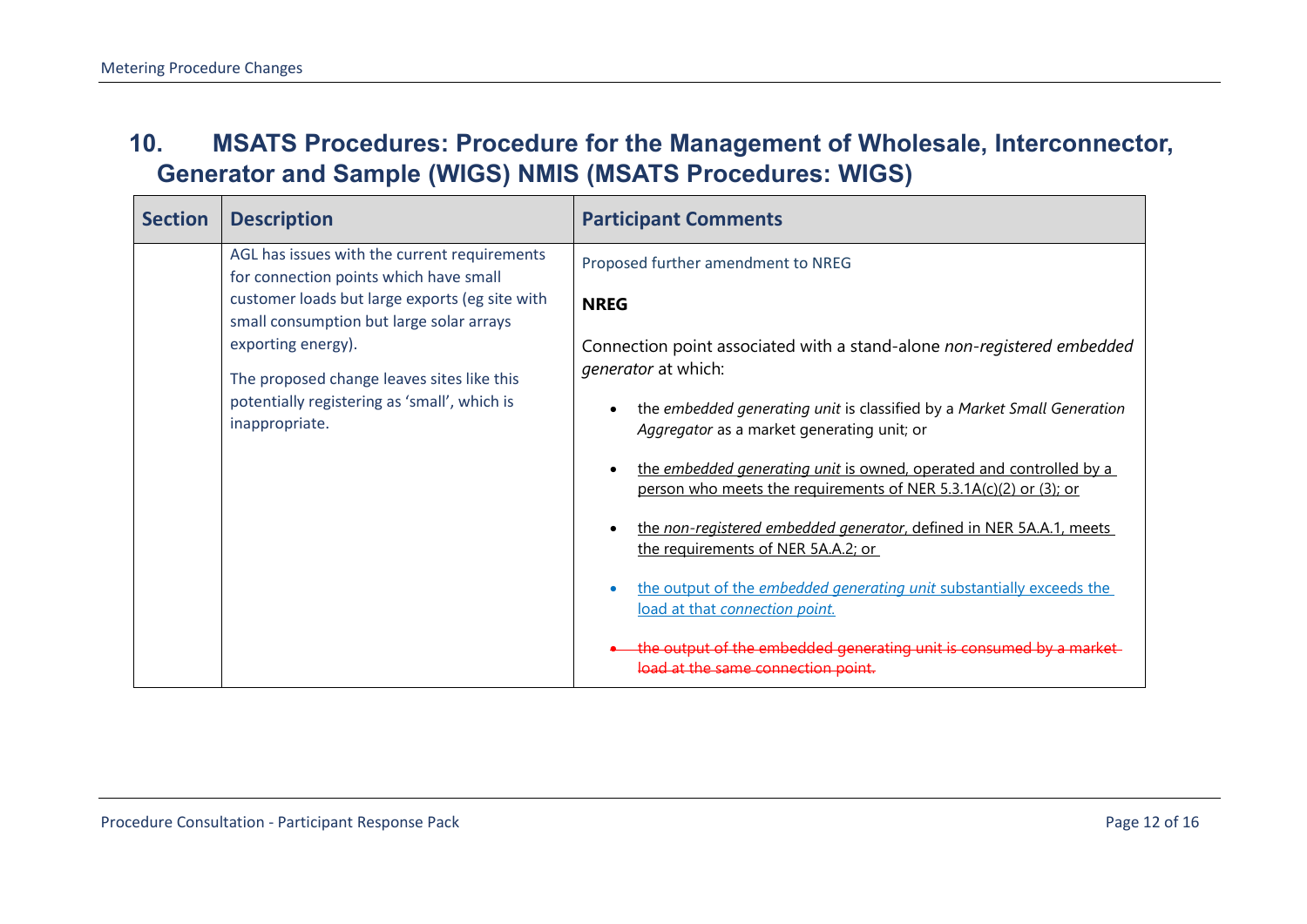#### **11. Metrology Procedure: Part B - National Electricity Market (Metrology Procedure: Part B)**

<span id="page-12-0"></span>

| Section   Description | <b>Participant Comments</b> |
|-----------------------|-----------------------------|
|                       | AGL Supports the changes    |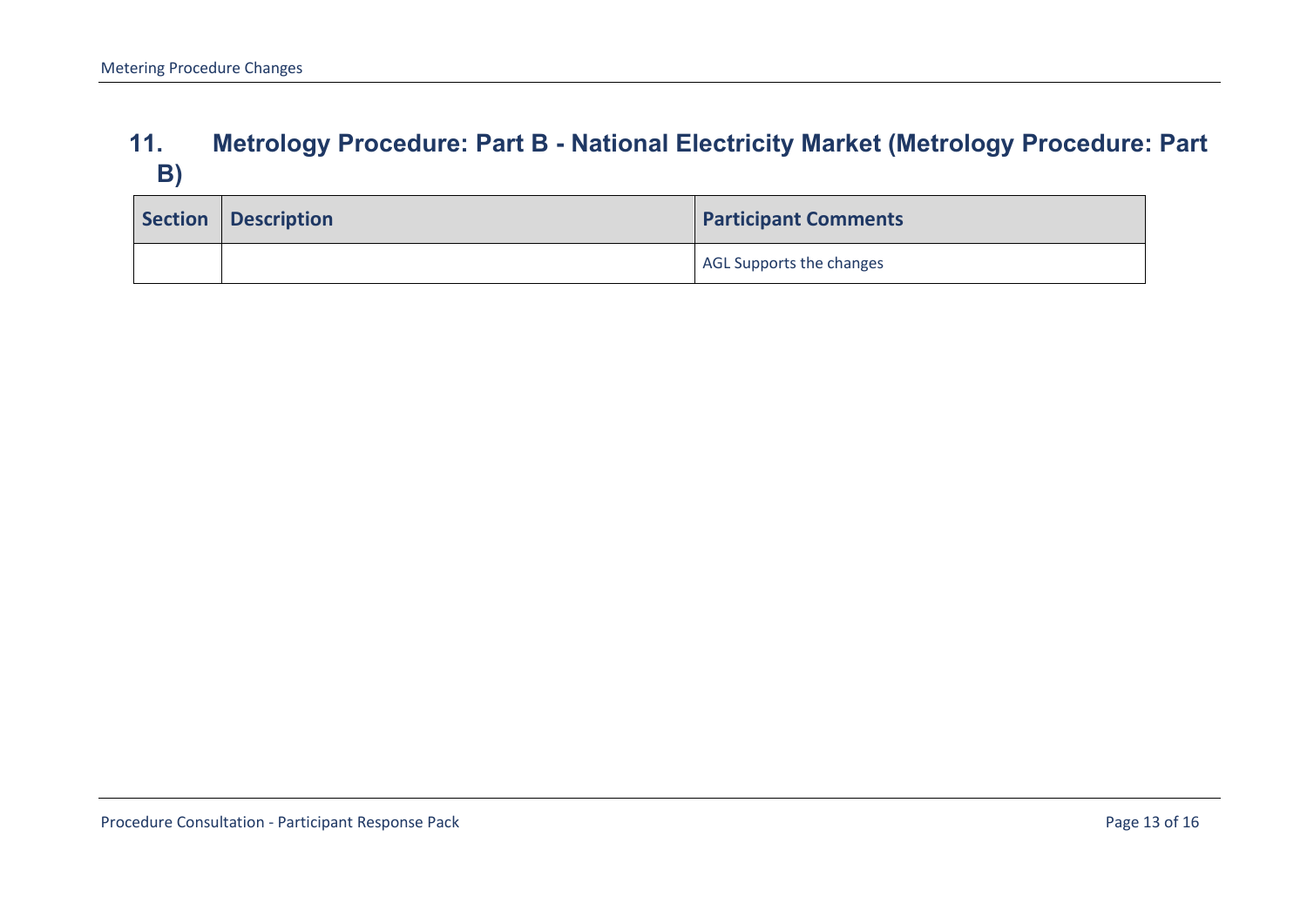### **12. MSATS Procedures: (Meter Data Management) MDM Procedures**

<span id="page-13-0"></span>

| Section   Description | <b>Participant Comments</b> |
|-----------------------|-----------------------------|
|                       | AGL Supports the changes    |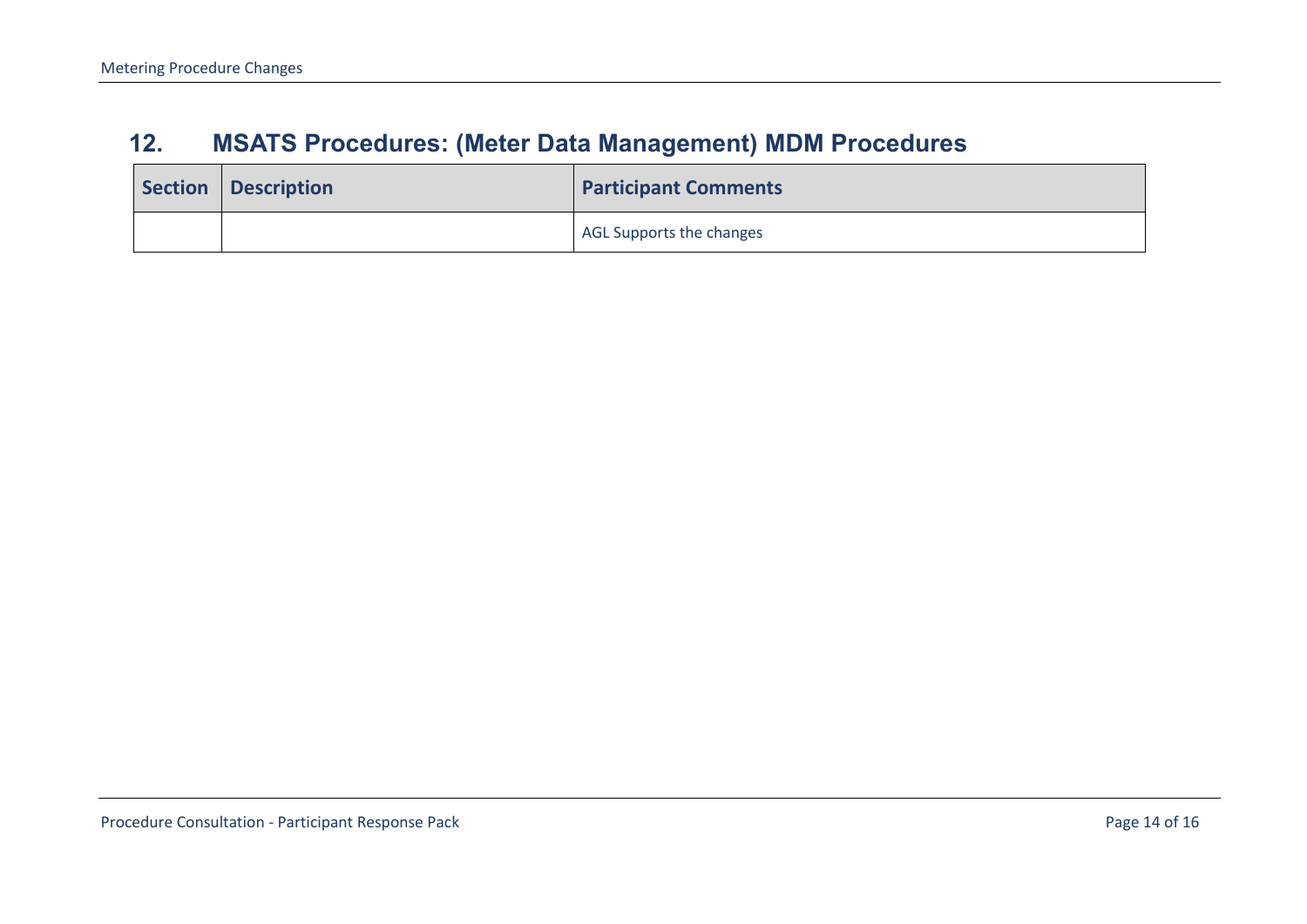#### **13. NEM RoLR Processes Part A and Part B**

<span id="page-14-0"></span>

| Section   Description | <b>Participant Comments</b> |
|-----------------------|-----------------------------|
|                       | AGL Supports the changes    |